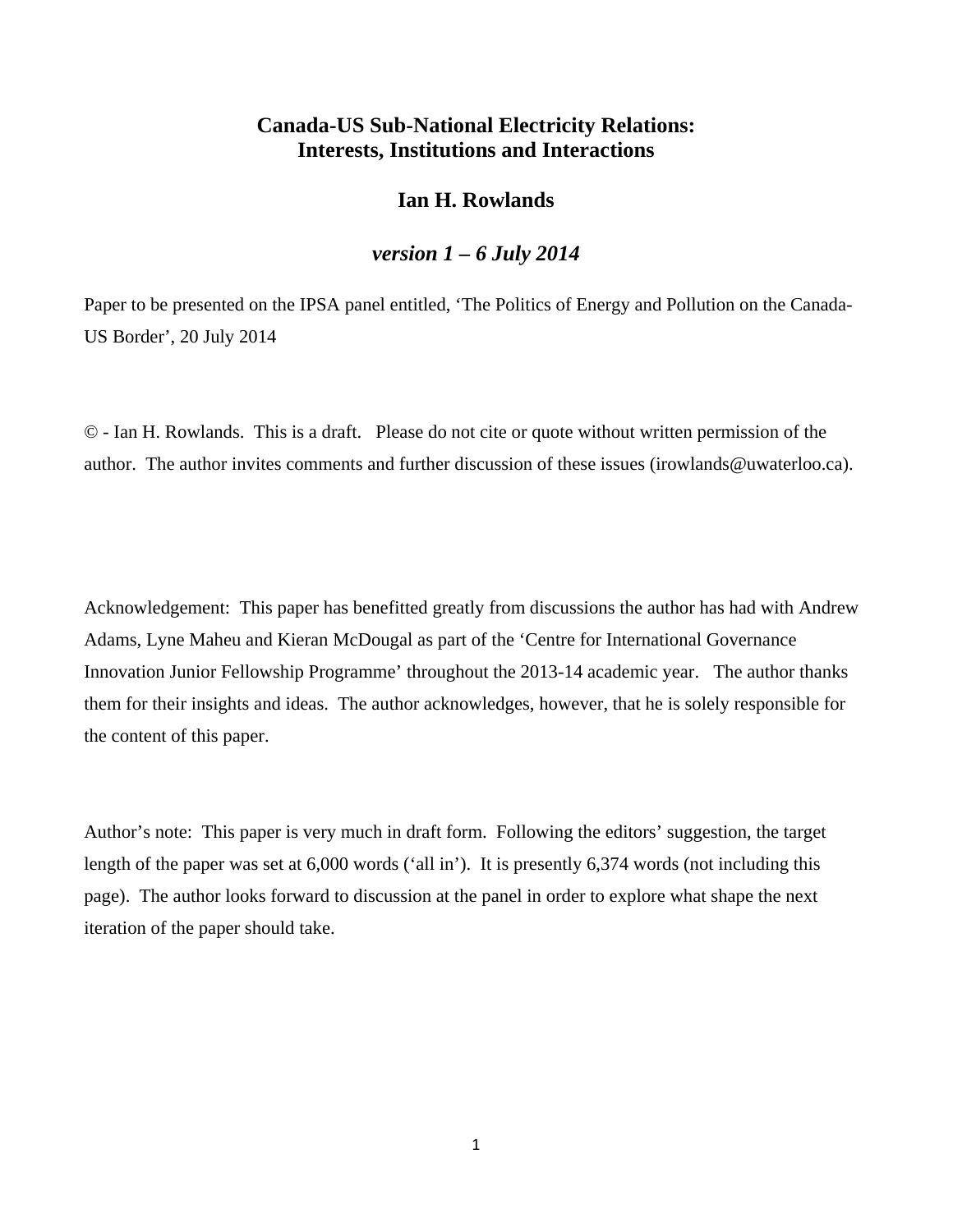#### **Canada-US Sub-National Electricity Relations: Interests, Institutions and Interactions**

#### **Ian H. Rowlands**

#### **1) Introduction**

Energy issues have risen up North American agendas – in a variety of local, regional and international ways. Changes in both supply side realities (in particular, the increased use of hydraulic fracking techniques to augment natural gas and other fossil fuel production) and demand side priorities (in particular, the continued urgency of climate change, not least of all as catalyzed by the recent reports of the Intergovernmental Panel on Climate Change) and possibilities (here, I am referring to the increased use of information and communications technologies to make the demand side more responsive and potentially 'smarter') have given the 'energy file' a greater sense of urgency and significance across the continent.

The purpose of this paper is to investigate a part of this agenda that perhaps does not get as much attention as issues of fossil fuel extraction and movement – namely, electricity transmission. More specifically, it investigates relationships between sub-national parts of Canada and the United States on electricity issues. It focuses upon two different parts of this transborder frontier: Québec /New England-New York; and Manitoba/mid-west. The investigation unfolds in five parts. Following this brief introduction, the context is set by reviewing electricity issues in Canada, in the United States, and between the two countries. The calls for greater interconnections between the two countries – and the barriers to the same – are then reviewed. Attention in the next section turns to three projects in particular: one linking Manitoba and Minnesota, and two linking Quebec and its southern neighbours. The issues raised by the experience to date on these issues lead to a discussion regarding the agenda more broadly, and how it could be advanced. Finally, a brief conclusion is at the end of the paper.

#### **2) Setting the Context: Canada-US Electricity Relations**

In this section, I aim to set the context for a more-focused investigation of the politics of transborder electricity cooperation by reviewing, briefly, the state of electricity systems in Canada and the United States, the extent to which they are currently connected, and the broader agenda associated with Canada-US electricity relations.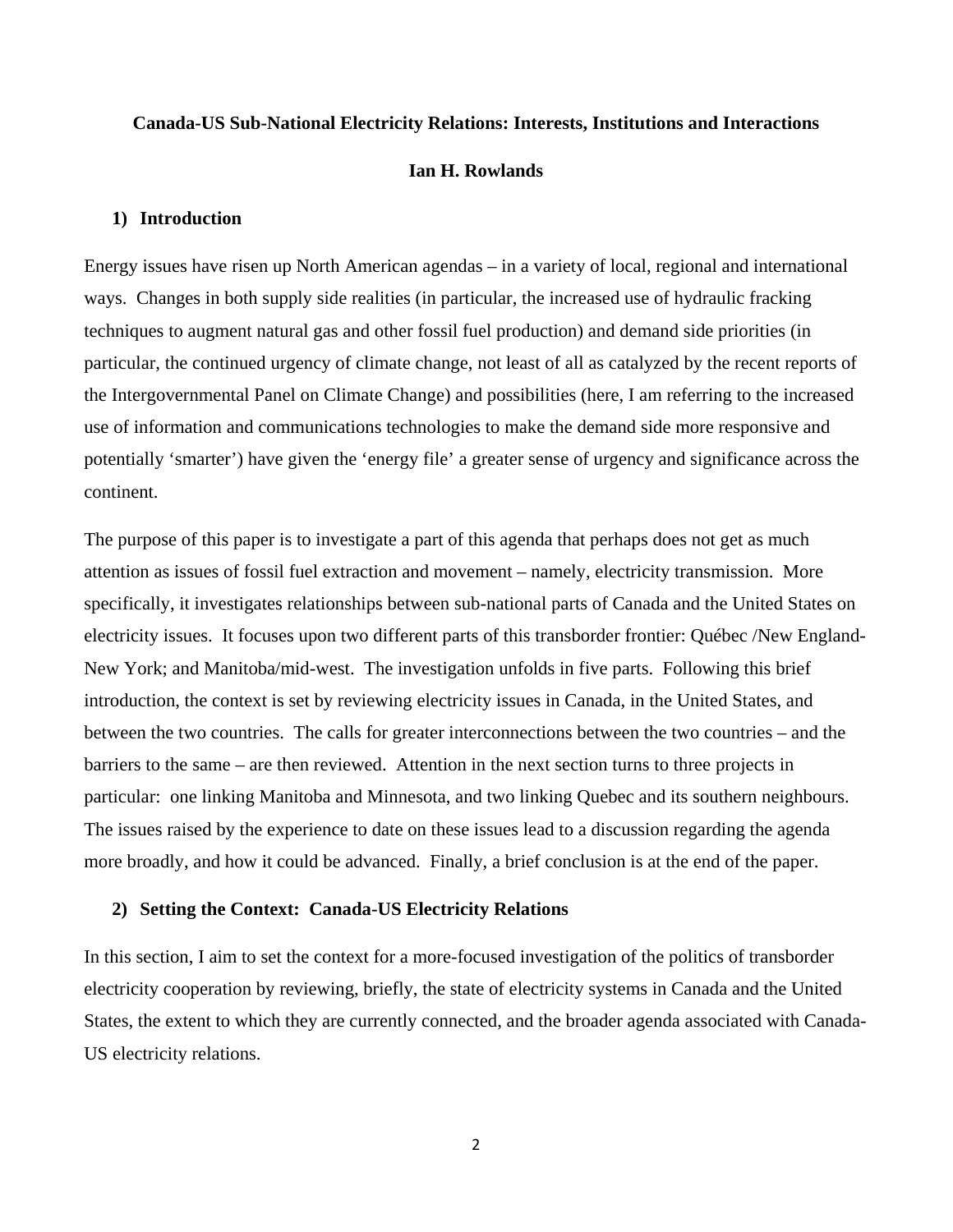#### *a) Electricity in Canada and the United States*

Electricity systems in Canada and the United States are complex systems that operate at various scales. For the purposes of this brief overview, key supply, demand and governance characteristics of each country are presented.

Canada is the world's seventh largest generator of electricity, with approximately 63% of that country's electricity production coming from its vast hydropower resources. (Indeed, it is the world's third largest generator of hydropower.) Nuclear and fossil resources provide additional supply, with their shares each being 15% (2012 data from CEA, 2014). While these are the country's total supply figures, it is also important to recognize that – for reasons briefly identified below – there are stark variations across the provinces. A number are hydro-dominated (Quebec, Manitoba, Newfoundland and Labrador and British Columbia each have at least 95% of their supply portfolio sourced from hydropower), others are largely fossil-based (Alberta, Saskatchewan and Nova Scotia), while Ontario is a relatively-unique 'hybrid', with nuclear being the largest contributor, but with other 'fuels' (particularly hydropower and fossil fuels) also making critical contributions (Statistics Canada, 2014).

Turning to demand, one can similarly investigate national and provincial figures – and explore the differences across them. Country-wide, industrial players make the greatest demand upon the power sector (40%), followed by residential and commercial players (29% and 26%, respectively) (2011 data from CEA, 2014). Some provinces, however, have relatively inexpensive electricity, and they have used that not only to attract energy-intensive industries, but also to encourage multiple end-uses for electricity; accordingly, both their share of industrial demand is relatively high and their per capita consumption figure is quite high as well. Quebec is a prime example: the industrial share is 43%, which is relatively high, but per capita residential consumption is also quite high at 7,784 kWh/person (2012 data from Statistics Canada, 2014). Alternatively, other provinces make more extensive use of natural gas, particularly for heating, and their share of residential demand is thus relatively low and their per capita consumption figure is also quite low. Alberta is a prime example: their share of residential is 17% and their per capita consumption is quite low too, at 2,702 kWh/person (2012 data from Statistics Canada, 2014).

Finally, Canada's energy systems (and associated energy policies) are dominated by provincial/territorial resources and governance structures. The terms of the Canadian Constitution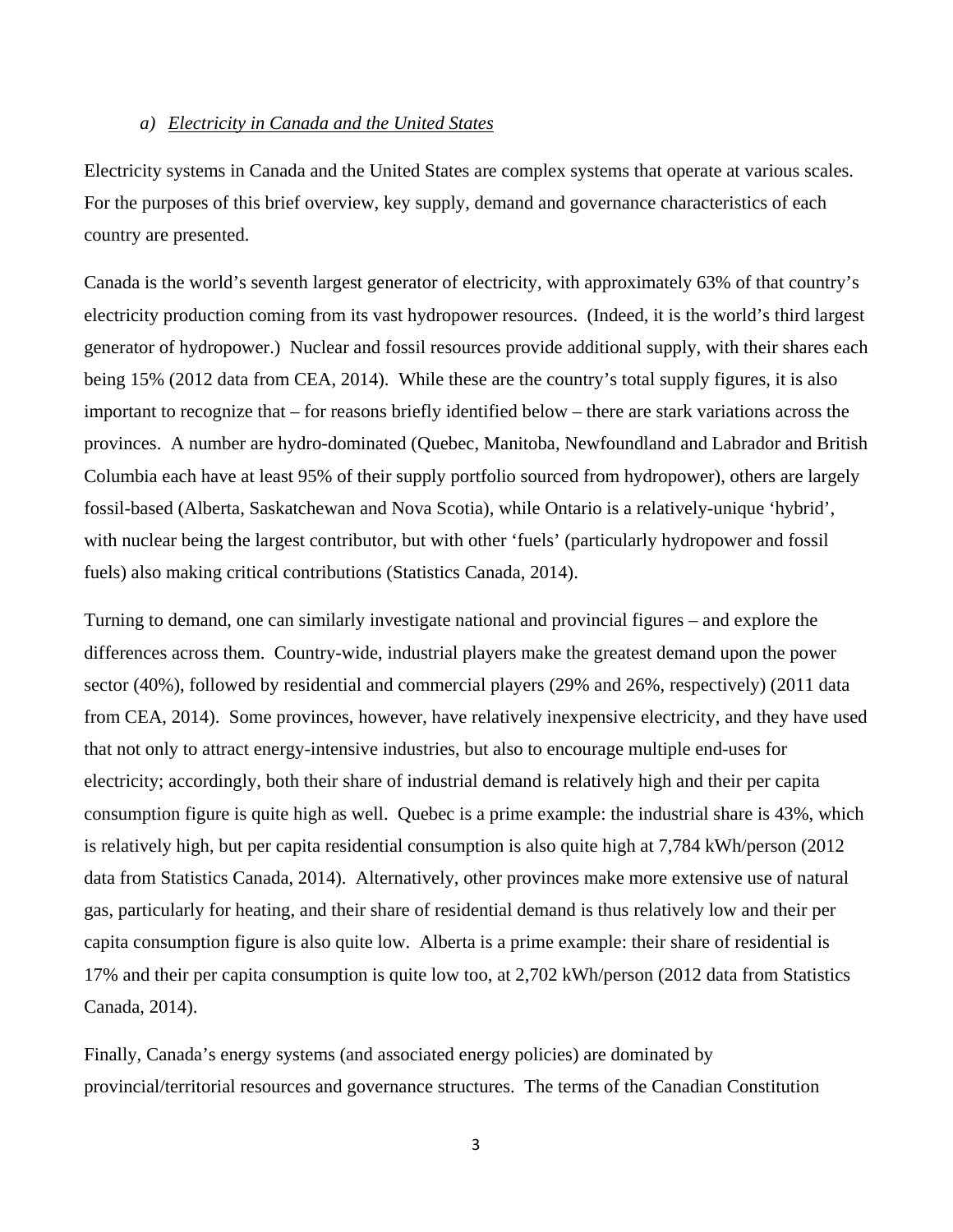provide provinces with lead authority regarding 'development, conservation and management of sites and facilities in the province for the generation and production of electrical energy' (Section 92A(1)), and they have historically played the lead role in determining electricity outcomes; they continue to do so. Of course, extra-provincial (and extra-territorial) entities exert influence (nationally and internationally), but the province/territory serves as the locus of decision-making.

Turning to the United States, one can also review the supply, demand and governance characteristics in turn – a country that is the world's second-largest generator and user of electricity. In terms of supply, in 2013, 39% of the country's electricity supply was sourced from coal; another fossil fuel – namely, natural gas – contributed another 27%. Other fuels that made at least a '5% contribution' were nuclear power (at 19%) and hydropower (7%) (EIA, 2014a). Again, there are important variations spatially across the country – coal is particularly important in places like the south-east and the mid-West, natural gas plays a leading role in states such as California and Texas (EIA, 2014b).

On the demand side, the shares – in 2012 – were as follows: residential, 37%; commercial, 36%; and industrial 27% (EIA, 2014c). Again, there are some jurisdictions in which prices are relatively low, so industrial activity has been attracted – southern states are the examples that immediately jump out. ('East South Centre' and 'West South Central' are the two US regions with the lowest industrial electricity prices – under six cents per kilowatt-hour – as compared with 11.23 cents in New England (EIA, 2014c).)

Finally, while state regulation is important in the United States (in the form of public utility commissions), and the federal government also has a regulatory role, particularly when international activities are involved, it is also important to note the role of ISO/RTOs in the United States. These are the independent system operators and the regional transmission organisations. With reliability councils, they exercise important influence in the development of the United States electricity grids.

#### *b) Canada-US Electricity Exchanges to Date*

Canada and the United States have had electricity interchanges for more than a century. Indeed, this transnational electricity interconnection was the first of its kind in the world (Bahar and Sauvage, 2013, p. 44). During the past one hundred years, they have grown in number and in capacity, and – currently – there are more than three dozen interconnections. Figure 1, below, notes the major interconnections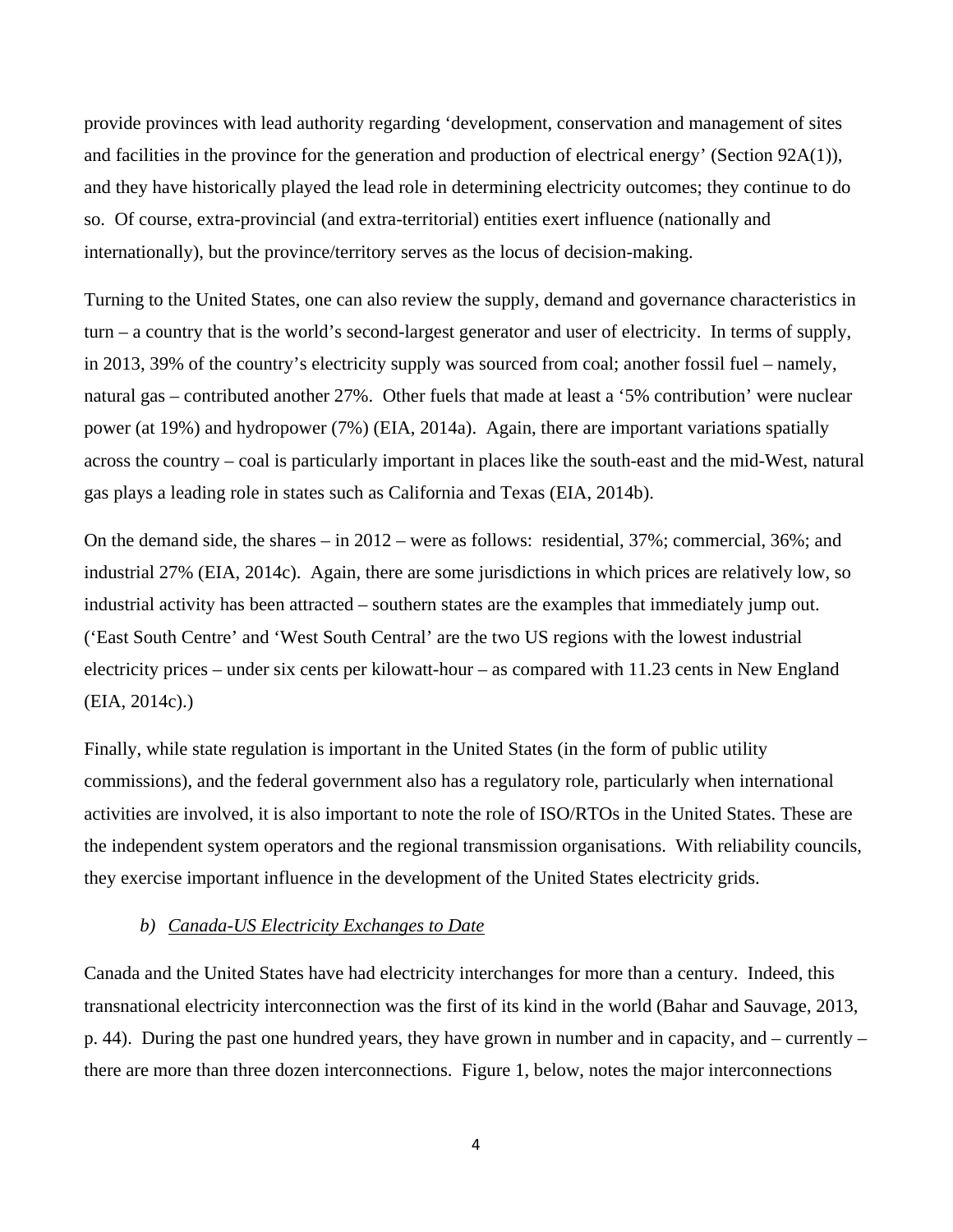between the two countries, and Figure 2 provides data regarding how much electricity was exchanged in 2012.



## Major Transmission Interconnections Between Canada and the U.S.

\* Construction scheduled for completion in Summer 2013.<br>Source: National Energy Board.

Figure 1. Source: CEA, 2013, p. 6.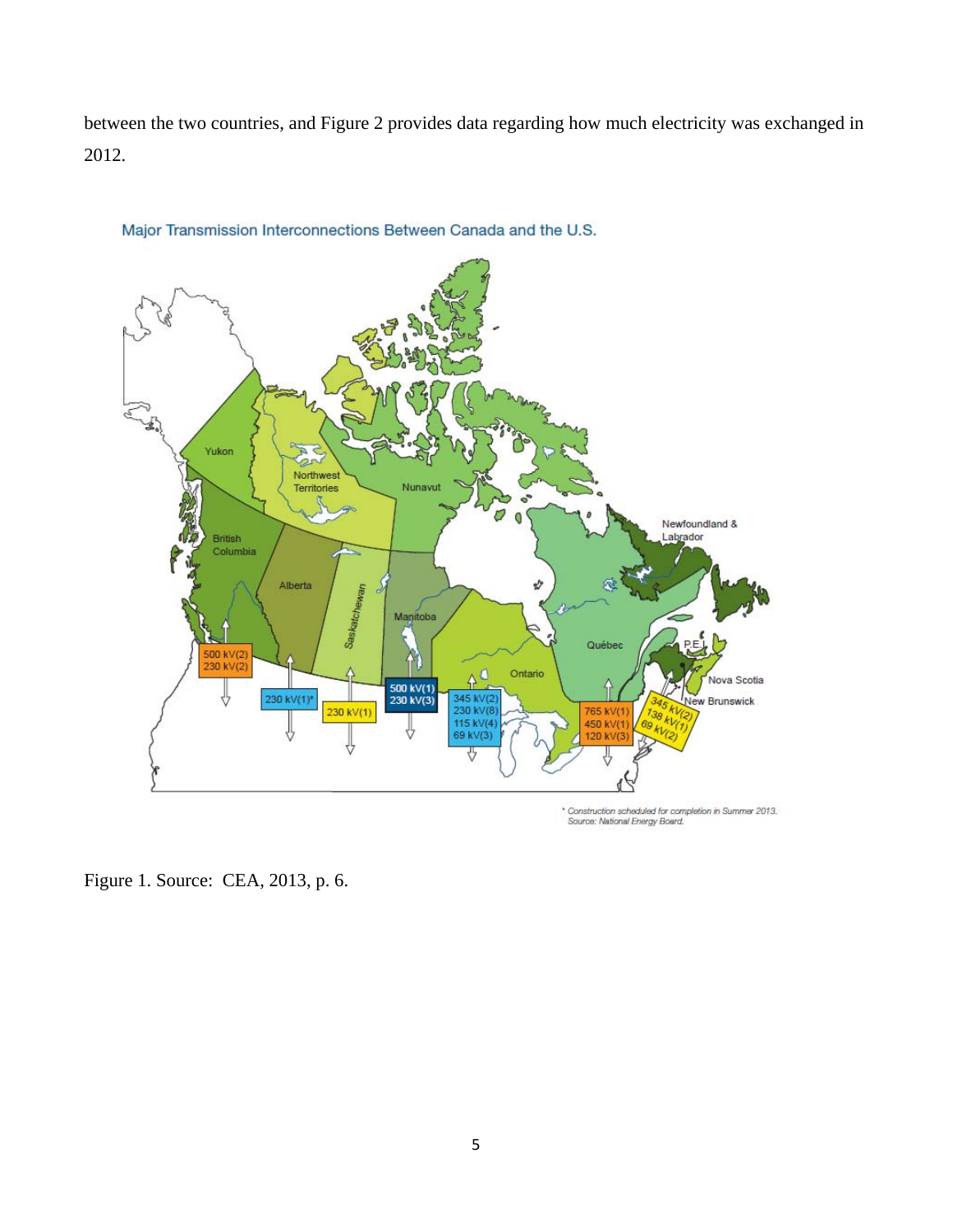

Electricity Exports and Imports Between Canada and the U.S. (2012)

Data displayed are in gigawatt-hours.<br>Source: National Energy Board, Electricity Exports and Imports, 2012.<br>Retrieved February 21, 2013.

Data in Figure 2 are complemented with the following information from 2013. In that year, Canada's National Energy Board reports that 62,647 GWh of electricity was exported by Canada to the United States (at a value of C\$2.477 billion) and 10,677 GWh was imported (at a value of C\$368 million). The largest exchanges were as follows:

| Quebec to Vermont                  | 11,574 GWh |
|------------------------------------|------------|
| Quebec to New York                 | 11,162 GWh |
| Manitoba to Minnesota/North Dakota | 9,843 GWh  |

Figure 2. Source: CEA, 2013, p. 7.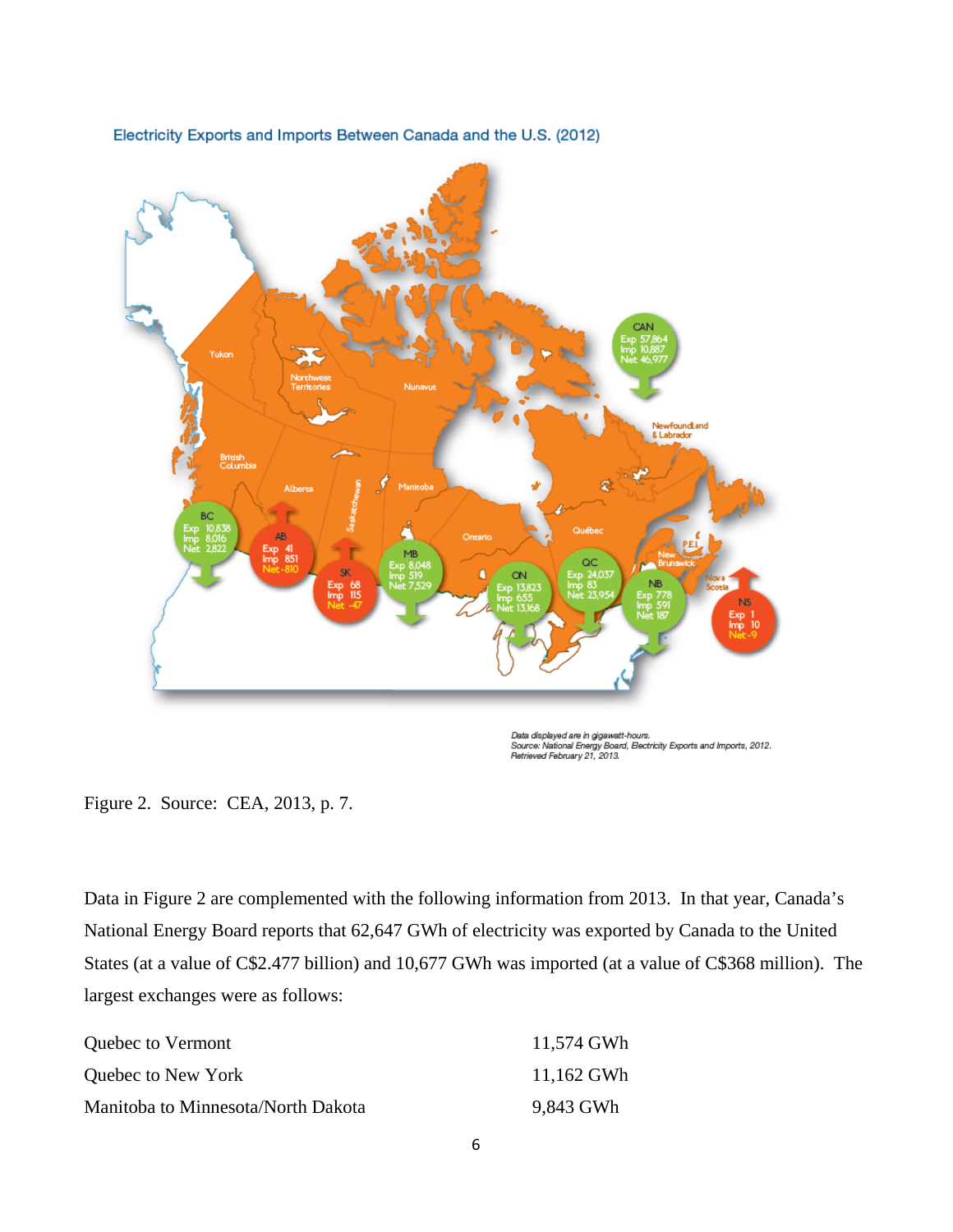| Powerex (US trading company) to British Columbia | 8,001 GWh |
|--------------------------------------------------|-----------|
| <b>Ontario to New York</b>                       | 7,444 GWh |
| Ontario to Michigan                              | 6,005 GWh |
| British Columbia to California                   | 4,489 GWh |
| Quebec to Maine                                  | 2,845 GWh |
| New Brunswick to Maine                           | 2,000 GWh |
| Source: National Energy Board (2014)             |           |

#### *c) Calls for Greater Canada-US Electricity Exchanges*

Currently, the discussion about greater interconnections between the two countries is receiving attention. (As an aside, note, as well, that attention to intra-Canada exchanges of electricity are also getting much attention: this is in a sense, generically (for example, Nathwani, 2013; and Pineau, 2012), at a 'smaller scale' (for instance, Quebec-Ontario, see Pineau and Winfield, 2014), and at a 'larger scale' (for instance, CAE, 2009). This is within a broader landscape that is paying a level of attention to a 'Canadian energy strategy' of the likes we have not seen for at least three decades. Similar sentiments – calling for a 're-think' of national energy strategy – are occurring within the United States.) This attention is emerging both from Canada and the United States.

On the Canadian side of the border, examples of such calls for greater Canada-United States electricity cooperation include McLaughlin (2010), Goodman (2010) (who calls for a 'Canada-US Energy Trade Council' to get a more formal mechanism to discuss North American energy security), the Canadian Electricity Association (2013) and Burn (2014) (who advocates for a 'North American Framework on Energy and the Environment'). While on the US side, voices include Biette and Finn (2013, 3), who argue that, 'Canada and the United States should work together to upgrade and replace our aging transmission lines while also modifying our grid to take advantage of the new ways in which we produce our electricity'. Ek and Fergusson (2014, 52), moreover, note some of the potential benefits for the United States: 'Canadian sources of renewable power may have the potential to reduce the need to build new, long-distance transmission projects (which can take up to a decade or more to permit and construct) in the United States. For example, imports of hydropower from Québec into New England and New York, using new but relatively short power lines, have been suggested by the transmission system authorities in those regions as an alternative to building power lines to Midwestern wind farms.' And former US energy secretary Steven Chu argues that the two countries 'should work together on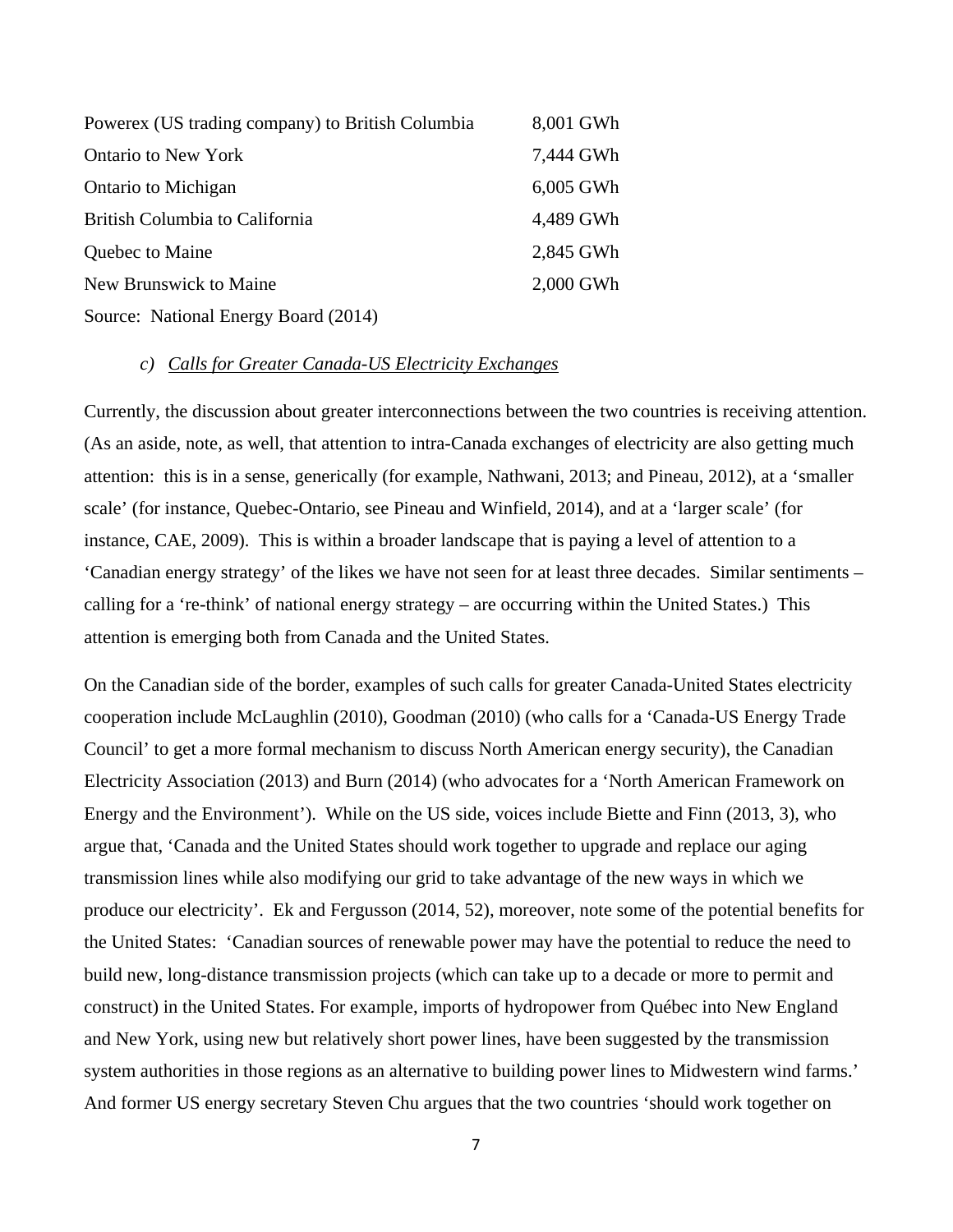hydroelectric and wind energy and boost transmission infrastructure between the two countries' (noted in Canadian Business, 2013).

Indeed, turning to the arguments that are advanced more generally – irrespective of which side of the border from which they emerge – economics is often at the heart of the assertions. Baker et al (2011, 19), for instance, maintain that: 'The market is of significant importance to both countries, with many economic benefits achieved due to this trade market.' Expliciting noting price differentials in electricity across parts of the Canada-US border, EPIC (2012, 129) observes that 'this differential suggests there is significant potential economic benefit from increased electricity trade between provinces – in addition to the opportunity to increase exports to the American market'. Antweiler (2014, 1) extends that analysis, concluding that reciprocal 'load smoothing provides and economically significant rationale for integrating North America's fragmented interconnections into a continental "supergrid"'.

Security is also often talked about – that is, how greater interconnections could serve to enhance reliability, affordability, defensibility, and whatever other characteristics the particular proponent associates with the term, 'security'. For the United States, Canada is seen as a 'valued and trusted neighbor to the north' (Jacobson in Blanchard and Jacobson, 2011-12, 237), and thus one with whom it is (usually) acceptable to share an energy future. Terry (2012) also talks about 'security reliability' in a continental sense, noting how, though greater interconnections can give rise to increased exposure (to terrorists, etc.), it is nevertheless still the case that 'North American energy security will be better served by a policy of energy interdependence' (Terry, 2012, 51).

There could well also be environmental gains to be made. Amor et al (2011), for instance, do a detailed investigation of how increased electricity exchanges among those states and provinces in the northeastern part of the continent (with a particular emphasis upon the potential offered by increased hydropower exports from Québec) reduce net greenhouse gas emissions. Using real data from the 2006 to 2008 period, they conclude that the net result was 20.6 Mt of avoided emissions over this three year period; this corresponds to more than 8% of Québec's annual emissions. Adding life-cycle emissions to the calculation increases, they argue, reductions by 35% to 27.9Mt.

There is also the prospect of liberating greater use of renewables. Bahar and Sauvage (2013, 7) argue that: 'Cross-border trade in electricity can thus enable countries to gain access to more flexible power plants (both conventional and renewable such as hydropower, geothermal, and biomass) located in a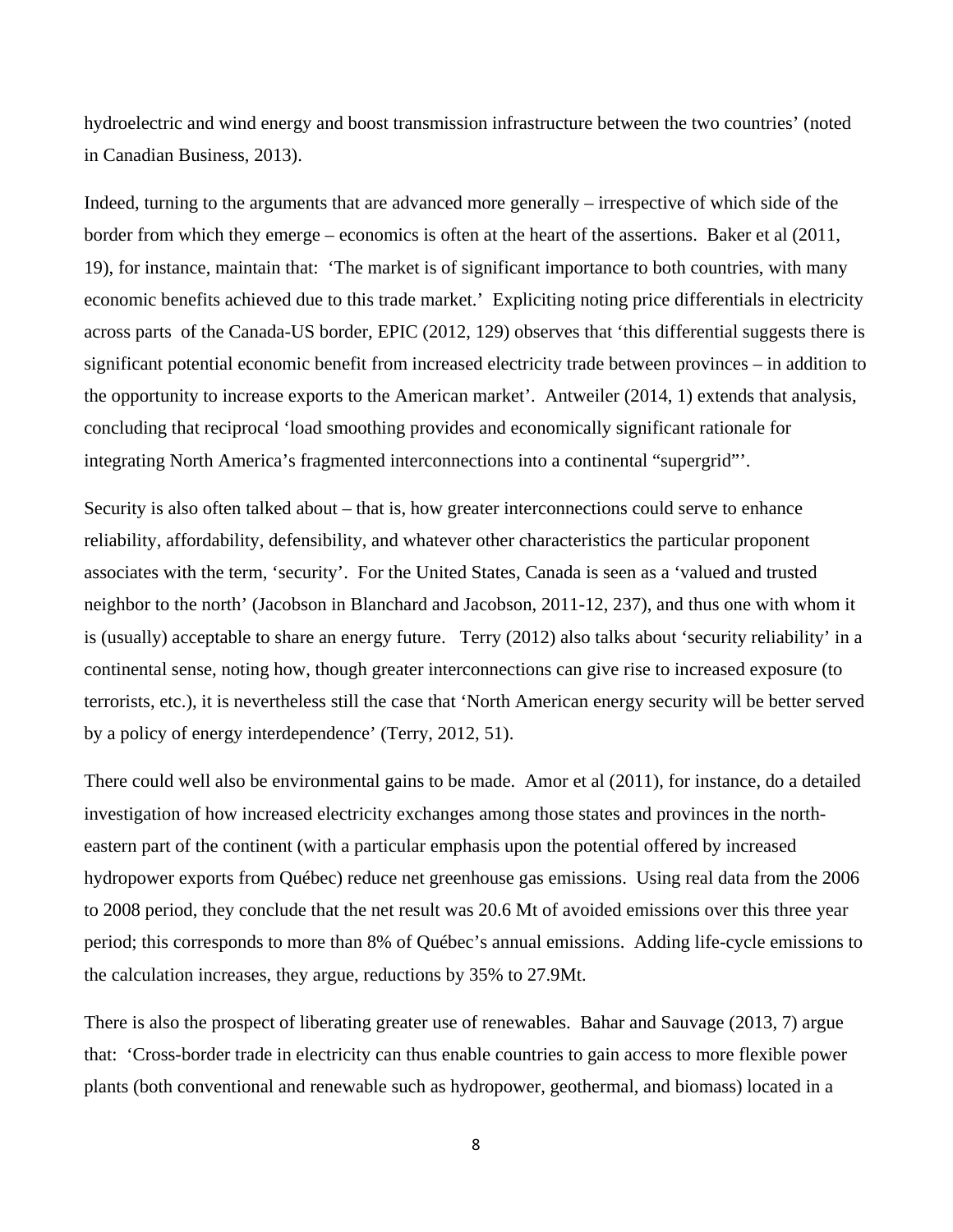wider geographical area, which can then reduce the costs of balancing power stemming from increasing [renewable energy] penetration. To the extent that it does help dampen variability, increased trade could therefore allow greater penetration of intermittent renewable-energy power plants.'

Less specifically, increased interactions on electricity issues across the border could support a range of other activities which would, in turn, generate their own benefits. As Globerman (2012) argues, for instance, more explicit efforts at bilateral cooperation in the area of scientific and technological innovation could help both countries substantially reduce 'the use of carbon-based fuels in favor of renewable and greener sources of energy' (Globerman, 2012, 475). It is important to think about how greater interconnections in one area could spawn innovation and increased productivity more broadly.

#### *d) Barriers to Greater Canada-US Electricity Exchanges*

But the literature on international energy governance generally, and Canada-US electricity relations in particular, highlight the fact that it is not always 'easy' to pursue international cooperative arrangement on energy issues. To set the context, Hughes and Lipscy (2013, 458) highlight the basic building blocks in 'analyzing the politics of energy' – namely, 'the interests of policy makers, business, and other socioeconomic actors; the role of domestic institutions in aggregating interests; and the goals and effectiveness of cooperation'. They also argue that, across various fuel types, there are important differences. With energy being such a crucial energy of societal (including economic) well-being, countries usually venture into international relations on energy, only when 'required', recognizing the inherent risks.

Turning to the Canada-US relationship more specifically, Hale (2013) is one who sets the broader context. He notes not only that Canada-US relations are characterized by a multitude of connections (not only intergovernmental, but transnational more generally), but that they are also nested within broader international policy streams. Looking at Canada-US energy relations more specifically, Hale (2012) notes that there are three dimensions to these transborder linkages: political-strategic dimensions, trade-commercial dimensions and psychological-cultural dimensions. Moreover, there are many different actors at work – '... extensive (if asymmetrical) and overlapping jurisdictions of state and provincial governments on energy and environmental issues add yet another dimension, reflected in both the institutionalization of cross-border regional networks and the efforts of provincial governments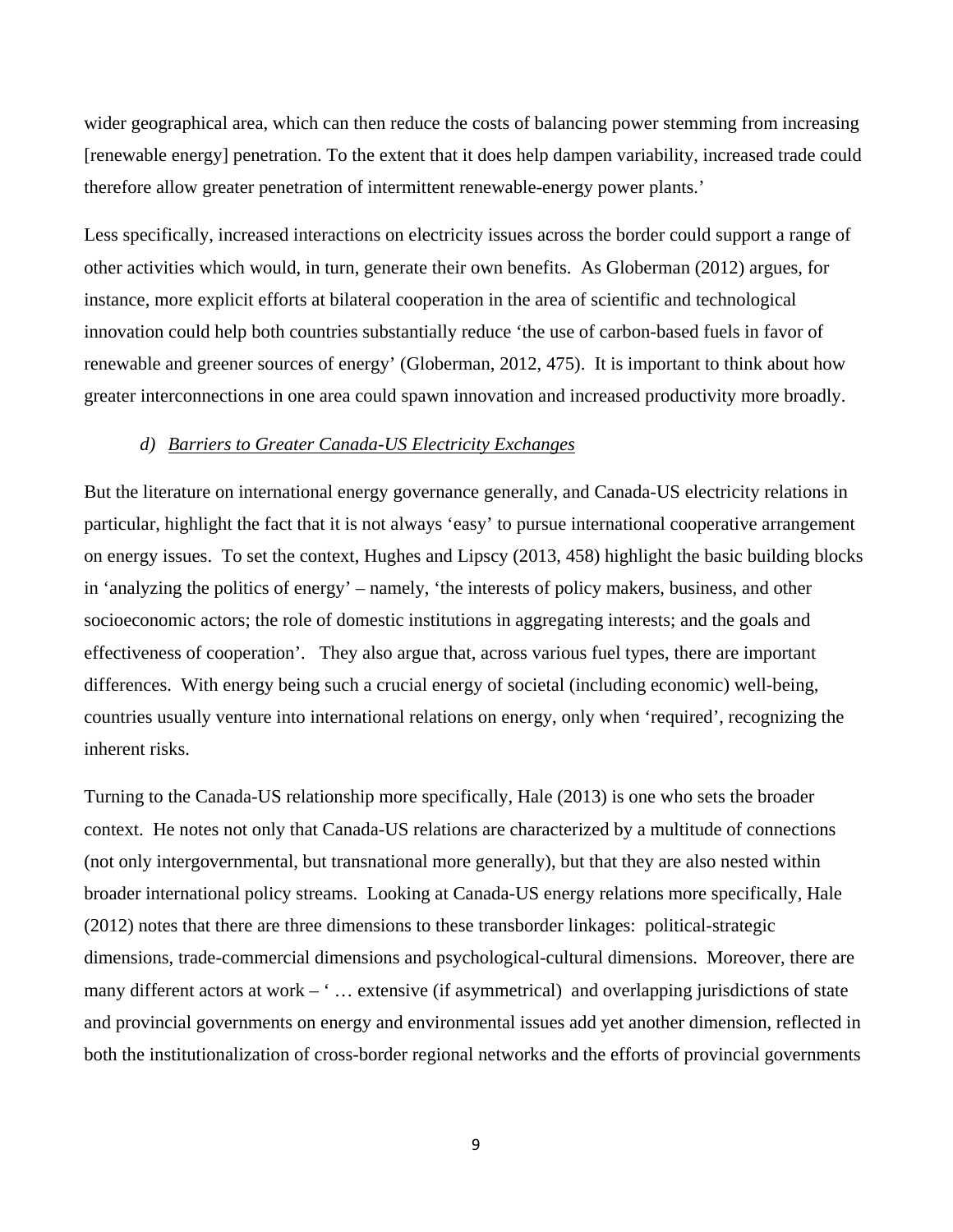to project their interests and influence in the United States' (Hale, 2012, 305). In sum, it makes for a complex policy (and political) environment.

Gattinger (2012) is another who has focused upon the Canada-US relationship in terms of energy. She draws attention to four key dimensions of energy policy-making and reflects upon them in light of Canadian and US governments' efforts to advance policy both domestically and bilaterally. These are: markets, environment, security and social acceptability. To meet joint needs, attention must be paid to all of these.

Notwithstanding these kinds of challenges, there have been – as noted earlier – cooperative arrangements on electricity for more than a century. Moreover, formal institutional roots extend back decades. 'A non-governmental organization known as the North American Electrical Reliability Council (NERC) was originally formed in 1968 to manage the overlapping electrical grids in North America. The US National Energy Policy Act of 2005 called for the creation of a self-regulating Electric Reliability Organization, for which the NERC was ideally suited. Consequently, the Council was renamed the North American Electrical Reliability Corporation in 2006. The corporation has public and private representatives from the United States, Canada, and Mexico that consider continental issues.' (Terry, 2012, 12) Ek and Fergusson (2014) provide additional background on NERC.

Free-trade agreements during the past 30 years have also served as catalysts for greater transborder cooperation on electricity issues. 'The interdependencies between the United States and Canadian energy industries have developed because of economic forces and policy decisions. Integration was certainly fostered by the domestic deregulation of the American and Canadian energy industries. The United States-Canada free trade agreement, and its successor NAFTA, have also had some effect upon the integration of the energy industries. These agreements removed both tariff and nontariff barriers to trade in energy products.' (McKinney, 2008, 8)

NAFTA spurred other trilateral initiatives, for instance the North American Energy Working Group within the Security and Prosperity Partnership. Additionally, there have been bilateral efforts. The Clean Energy Dialogue, between Canada and the United States, has been active since 2009, and has had bilateral electricity relations as part of its broader agenda.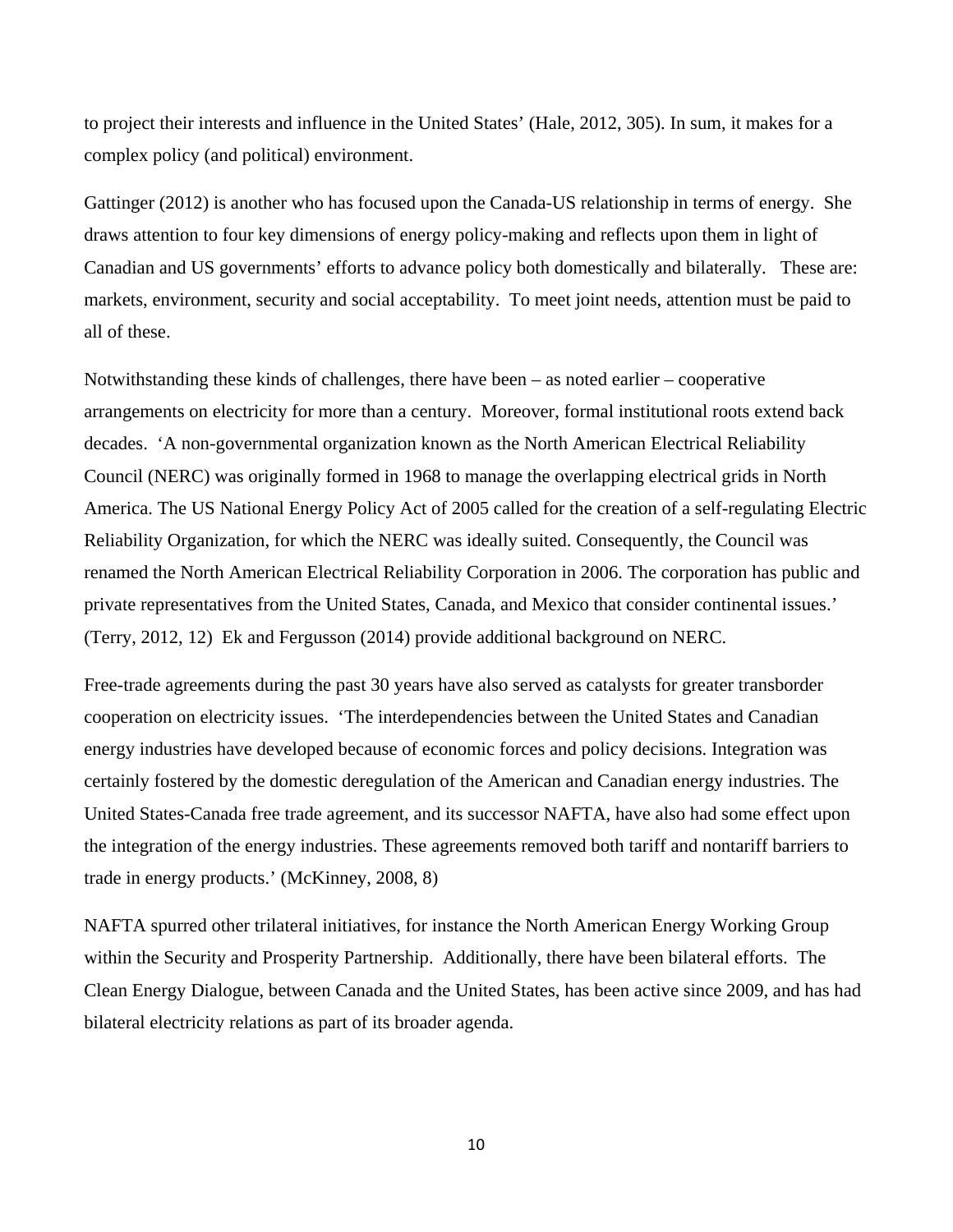#### **3) Three Current Projects**

Against this background, I take a deeper dive into the issue by looking at three projects in particular. By focusing upon these three projects, that is not to suggest that there are no others that are worthy of attention – there certainly are. Indeed, some have been 'just completed', and thus, particularly those that take innovative approaches to infrastructure, may offer important learnings going forward -- the recently-completed Montana-Alberta Tie Line (operational as of 2013), a privately-financed transmission line which is also Alberta's first electricity connection with the United States (see, for example, Doucet et al, 2013), is a case in point. Others are those that are 'on someone's drawing board'; these projects may arise at some point, but at this time their future is unsure. One such example would be a proposal to lay a transmission line on the floor of Lake Erie to link Ontario and Pennsylvania, thus connecting Ontario's IESO system and this part of the United States's PJM system. One particular proposal is for a 1,000 MW line valued at \$1 billion (Goldberg, 2013).

In this article, I focus upon three that occupy a middle ground between these aforementioned two 'states' – namely, those in which proponents have plans, opponents have concerns, regulators and other 'approvers' are reviewing, and the politics is most active. I now turn to each of the three in turn.

#### *a) Manitoba-Minnesota*

A proposed electricity linkage between Manitoba and Minnesota consists of projects on both sides of the Canada-US border. North of it, the so-called Manitoba-Minnesota Transmission Project would be 150km of a new 500 kV AC transmission line, running from Dorsey Converter Station (located near Rosser, northwest of Winnipeg), and running through southeastern Manitoba; upgrades to substations at Dorsey, Riel, and Glenboro would also occur. This project is being led by Manitoba Hydro. (For a more general reflection on Manitoba's resources, see, for instance, Molinski et al, 2012.)

South of it, the so-called Great Northern Transmission Line involves a 400km line, running from the Minnesota-Manitoba border to the Blackberry 500 kV Substation near Grand Rapids, Minnesota; upgrades to the Blackberry substation would occur as well. The project is being led by Minnesota Power.

The interconnection would be part of the MidWest Independent System Operator (MISO) system, and would help to stabilize the grid. It would also – most tangibly – be the facilitator of a power purchase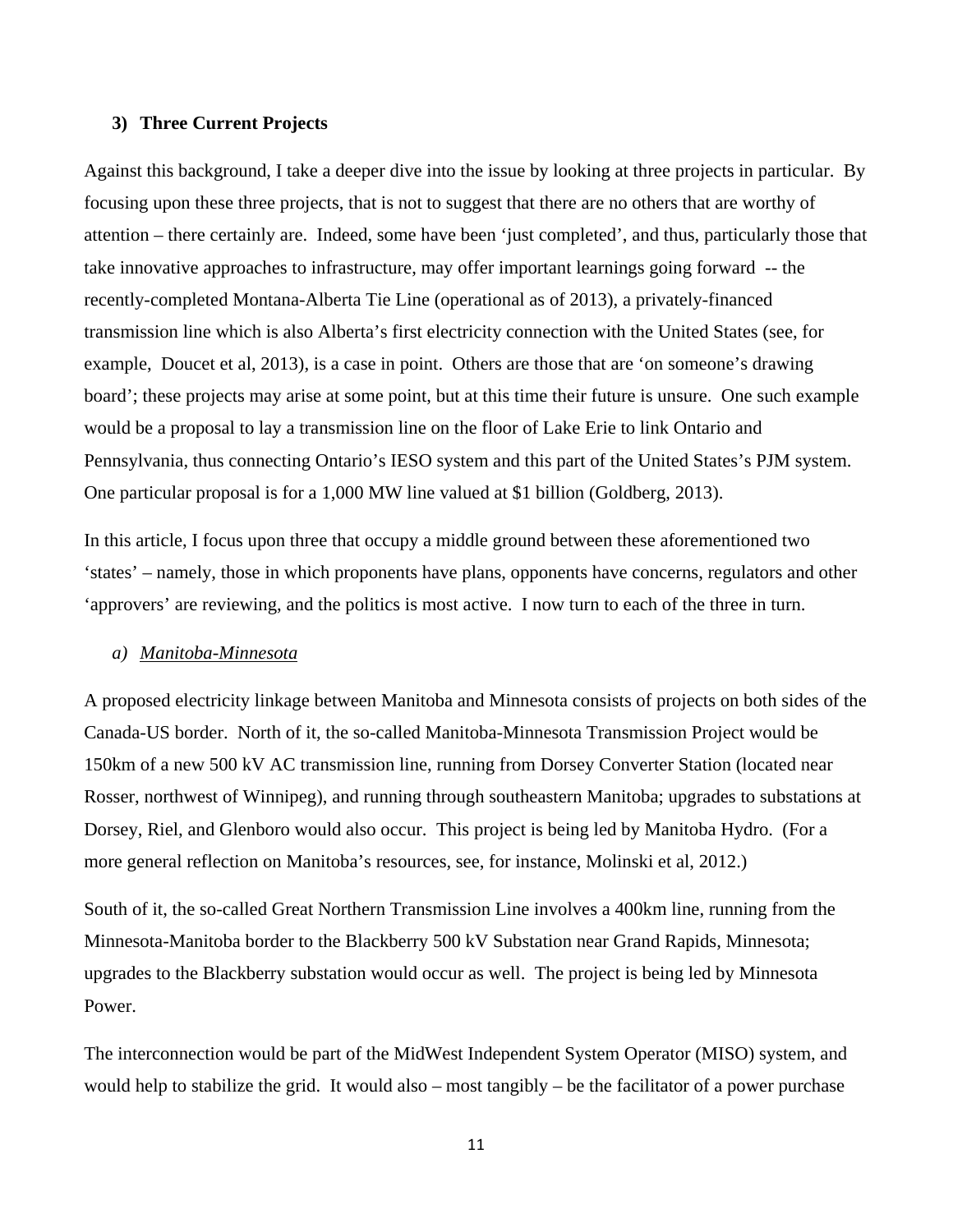agreement that was reached between Manitoba Hydro and Minnesota Power in 2012. In that, Minnesota Power agreed to purchase 250 MW of electricity from Manitoba Hydro – for a period of 15 years beginning in 2020.

There are motivations for this project on both sides of the border. For Manitoba, it is an opportunity to exploit its hydropower resources for export, thus potentially keeping its provincial rates lower than would otherwise be the case. For Minnesota Power, it is not only a firm supply of electricity in the face of expected rising demand, but it is also a decarbonizing strategy. Minnesota Power's current fleet of power stations is dominated by thermal power (1,505MW of 1,939MW, or approximately 78%), with most of that (1,405 MW) being coal-powered. The new supply not only reduces their average carbon intensity, but the agreement also allows for the potential to 'store' wind during high production periods or low demand periods – Manitoba Hydro agrees to take wind power and gear back its hydropower production during such times.

While the two companies that are the respective proponents are in favour of the project, there is much opposition to it as well, at both local and regional scales. Locally, on both sides of the border there are those who oppose the particular route chosen (or being considered) – see, for instance, Ladhani (2014) and Myers (2014). While regionally, there are those who wonder whether a project of this scale is really needed, and are fearful of the 'lock-in' that it will create, particularly for Manitoba's electricity (and economic) future (Pickford, 2014).

#### *b) Quebec-Vermont/New York*

The second of the three projects I investigate is considered, by some, to be made up of two distinct entities. Because, however, these two projects are related by the fact that they share a common core or spine (more below), as well as a common proponent, I investigate them together here.

The project's core or spine is a transmission line from the Canadian province of Quebec, down to and across the length of Lake Champlain (which provides some of the border between the states of Vermont and New York). From there, it potentially splits into two, with a southerly part (often referred to as the Champlain Hudson Power Express or the CHPE) travelling down to New York City and a westerly part (often referred to as the New England Clean Power Link or the CPL) making its way to a substation in Ludlow, Vermont to deliver power to the New England grid. I briefly consider each of these in turn.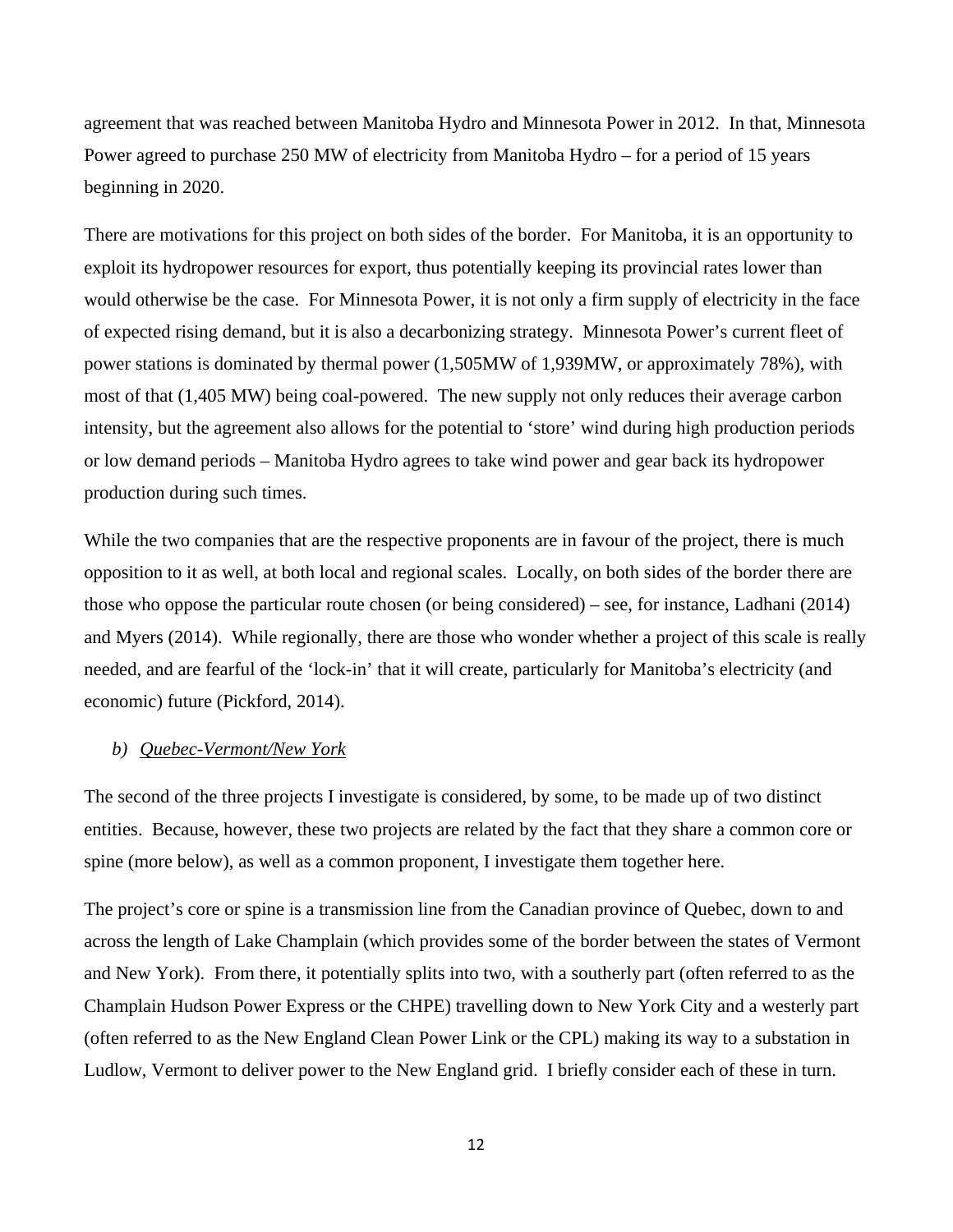The CHPE is a \$2.2 billion project that would deliver 1,000 MW of power to the New York City area. Its developer – namely, Transmission Developers Inc. (backed by the Blackstone Group) – wants to see it in operation by 2017 or 2018. It has received state level approval, with the New York Public Service Commission finding that the line would help meet the electricity demands of New York City, that ratepayers would not be burdened with the cost of construction of the line, and that the environmental impacts of the project would be 'relatively modest'. Approvals now must be secured from the federal government (Department of Energy) and the Army Corps of Engineers. (See, generally, Transmission Developers Inc. (nd).)

Proponents tout its many potential benefits. It would provide power to a congested area – one that has a heavy load and it located at the 'end of the grid' – and bring with that power, many economic benefits (London Economics International, 2012). Moreover, much of the route is being submerged underwater (and, elsewhere, buried underground), which addresses some of the visual aesthetic challenges that are often raised by local landowners and others. And it also has some local supporters who favour the displacement of fossil fuels within their communities (or at least see this as a means to stop or to delay the construction of additional such facilities) (e.g., Trapasso, 2014). Finally, some believe that, in contrast with the approach of other developers, the proponent has generally had an open and engaged relationship with affected communities.

But there are critics. Initially, there were concerns that ratepayers would be stuck with the cost of the project, and would not necessarily benefit – that catalyzed the New York utility, ConEd, to oppose the project during its early stages. While this has been mitigated to a significant extent, there are still those along the route who do not appreciate the fact that the transmission line is travelling through their communities, but that they are not able to access it for power (Harris, 2013).

In addition to the CHPE, the New England Clean Power Link (CPL) is also a 1,000 MW transmission line, running – in addition to its common spine with the CHPE – 80 kilometres across the southern part of Vermont. It is a \$1.2 billion project, and it is also being developed by the same company as the CHPE – namely, Transmission Developers Inc. Similar kinds of approval must be secured: the state level public service board (in this case, the Vermont Public Service Board), a Presidential Permit and successful review by the U.S. Army Corps of Engineers. This project is at a somewhat earlier stage, with the process being initiated by the May 2014 filing (by TDI New England) for a Presidential Permit (Brooks, 2014).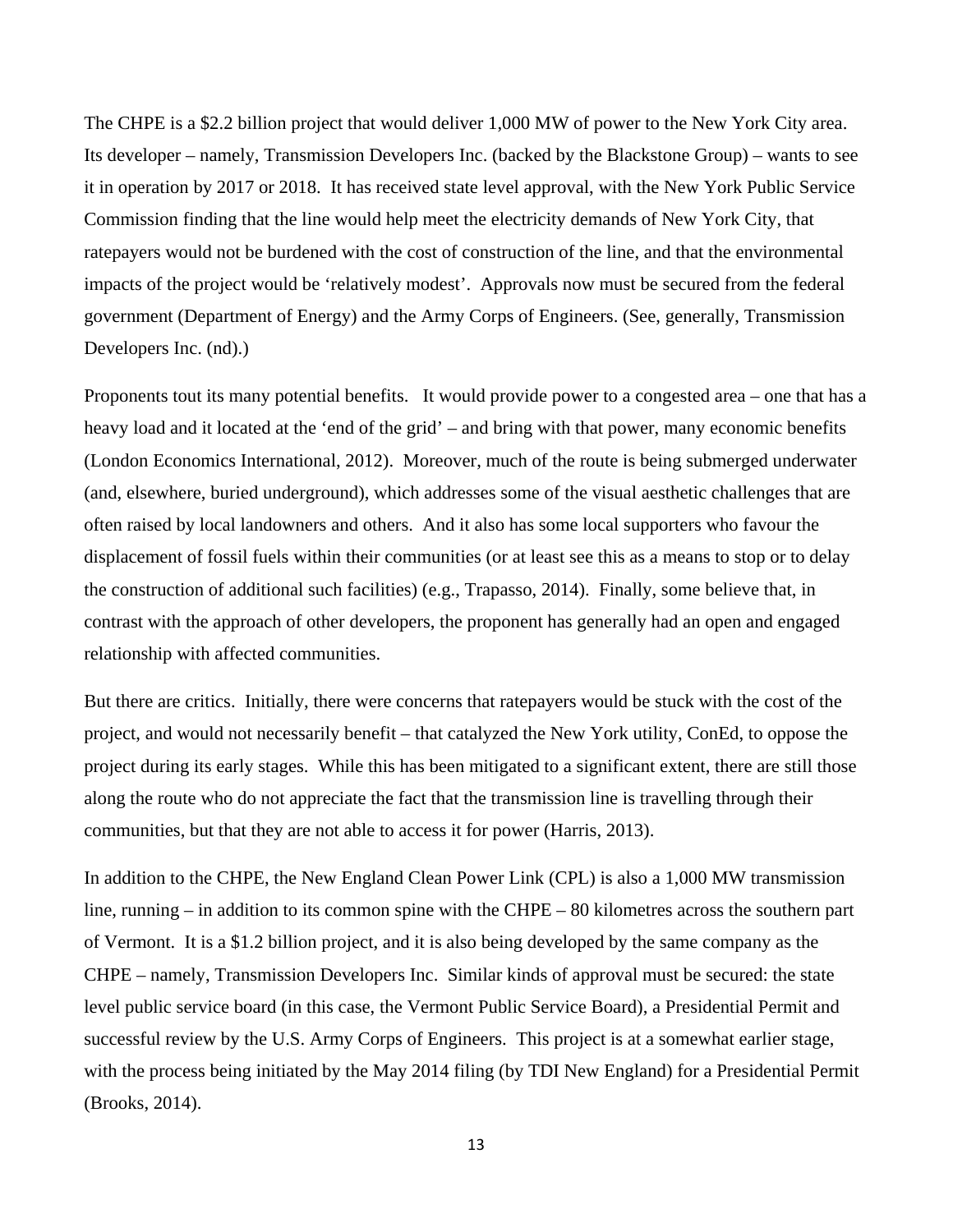### *c) Quebec-New Hampshire*

The Northern Pass Transmission Project consists of a 300 km transmission line that would travel from the Quebec-New Hampshire border to Sandy Pond, New Hampshire. It would be rated at  $1,200$  MW.<sup>1</sup>

Proponents point to a variety of benefits that would accrue from its construction and deployment. Economically, it would lessen New England's reliance upon natural gas for power generation; natural gas prices have been very volatile during the past 12 months, and their recent rise has contributed to the fact that New England has, as noted earlier, the most expensive electricity rates in the 48 states of the continental US.

Environmentally, New England's power system makes extensive use of fossil fuels -- indeed, with higher natural gas prices, there has been an increased use of oil, recently (as cheaper forms of power generation were sought). All of this means that the electricity system in New England is substantially based upon fossil fuels, and with that comes carbon dioxide emissions. Although hydropower does not necessarily have 'zero' greenhouse gas emissions, it is largely accepted that displacement of fossil fuel power by hydropower would, especially over the longer term, reduce net greenhouse gas emissions.

But opponents, especially those based in New Hampshire, have identified a number of problems with the proposed Northern Pass Transmission Project. Economically, it is argued that even if the modest economic benefits are forthcoming, many of them will accrue to the broader regional electricity market, particularly to those living and working in Massachusetts. Moreover, the employment benefits that some proponents often tout would be generated for New Hampshire could well be small.

There are also many concerns about the route of the transmission line – particularly its impact through northern New Hampshire's White Mountain National Forest. While a newer plan to bury part of the line has addressed some of the concerns, they nevertheless remain. Indeed, after the US Department of Energy released a scoping report on the project, more than 7,500 comments were received in response. Concerns included: that alternatives had not been sufficiently examined, that economic impacts would not be positive (in addition to the points above, there was broader concern about the impact on the tourism sector) and that there was no particular need for this project (as far as New Hampshire's energy needs were concerned).

 $1$ <sup>1</sup> This section is based upon Adams et al (2014).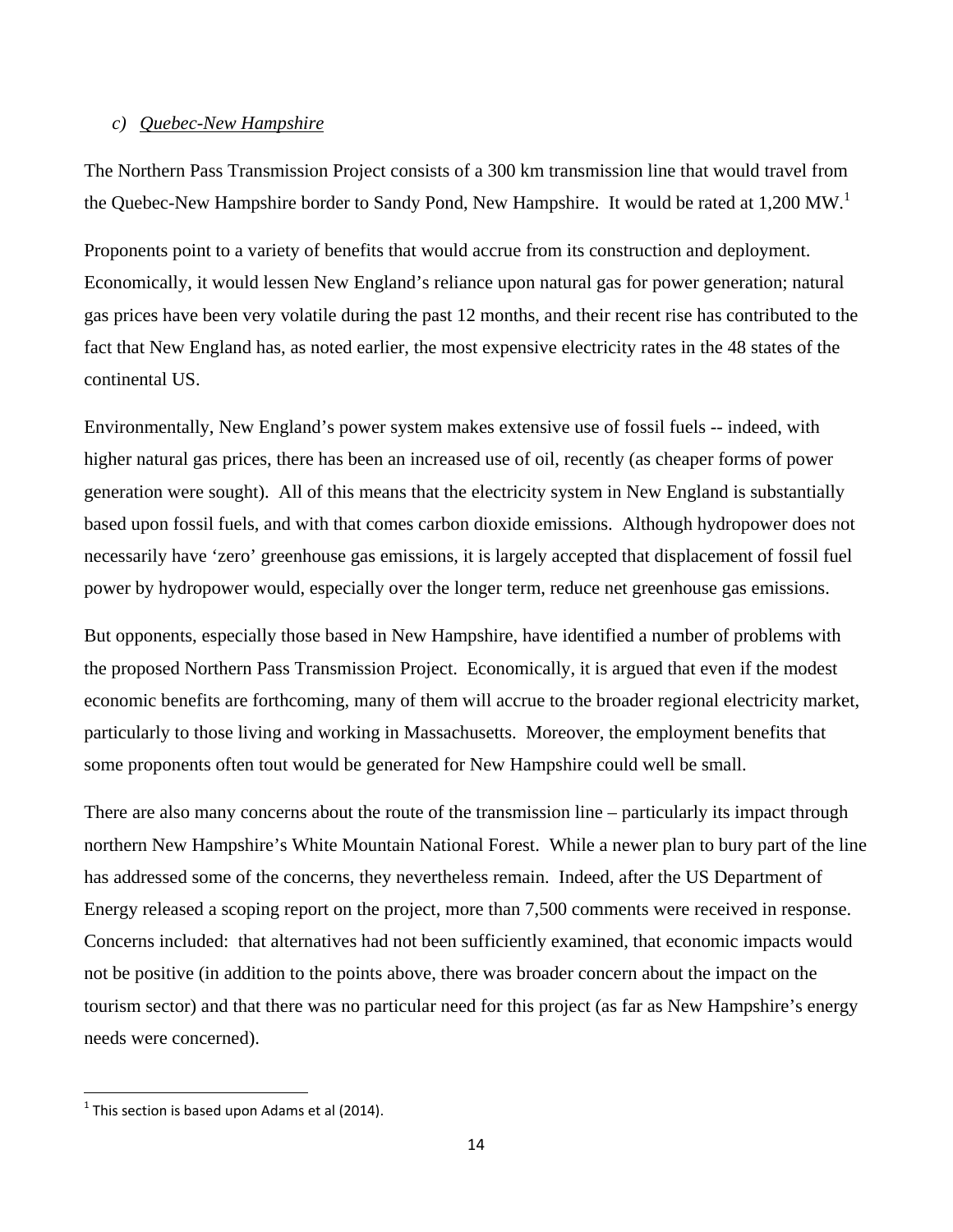At present, the project has received approval from the New England Independent System Operator (ISO-NE) to connect to the regional grid. The US Department of Energy is currently completing an environmental impact statement; this should be available, in draft form, later in 2014.

#### **4) Moving Forward**

What should be done on this issue, moving forward? In this section, I lay out some suggestions as to possible next steps. There are four in total, and each subsequent one is, at least to some extent, dependent upon the successful completion of the previous one.

First, there should be 'better' assessment of these kinds of international transmission projects. To date, it has all too often been the fact that they have 'suffered' from incomplete and/or inadequate assessment approaches – in this way, of course, they are not necessarily that different from other assessment undertakings. More specifically, however, the following three areas should be given greater attention:

- i) A broad swathe of factors should be taken into consideration that is, a variety of environmental and social impacts. Any immediate inability to 'monetize' particular considerations should not dissuade analysts from investigating -- and from including – them in the analysis.
- ii) There are multiple projects that are being considered, but to date each is usually investigated in isolation of any other. They (and they include not only transborder international proposals, but also larger 'within country' ones) should be examined collectively, so that more direct comparisons can be made, and so that the ways in which each potentially affects the other can be revealed.
- iii) Attention in (ii) to a number of major transmission projects does not mean that smaller projects to achieve the same end goal (sustainable energy service provision) should be ignored. Indeed, greater consideration of how local approaches (conservation, distributed generation, etc.) could make contributions must be made. And any decision should not necessarily require an 'either-or' approach – that is, a potentially important direction could be a plan that recognized how larger-scale grid developments could co-exist with distributed energy projects. Indeed, this would provide important learning more broadly and could be potentially precedent-setting.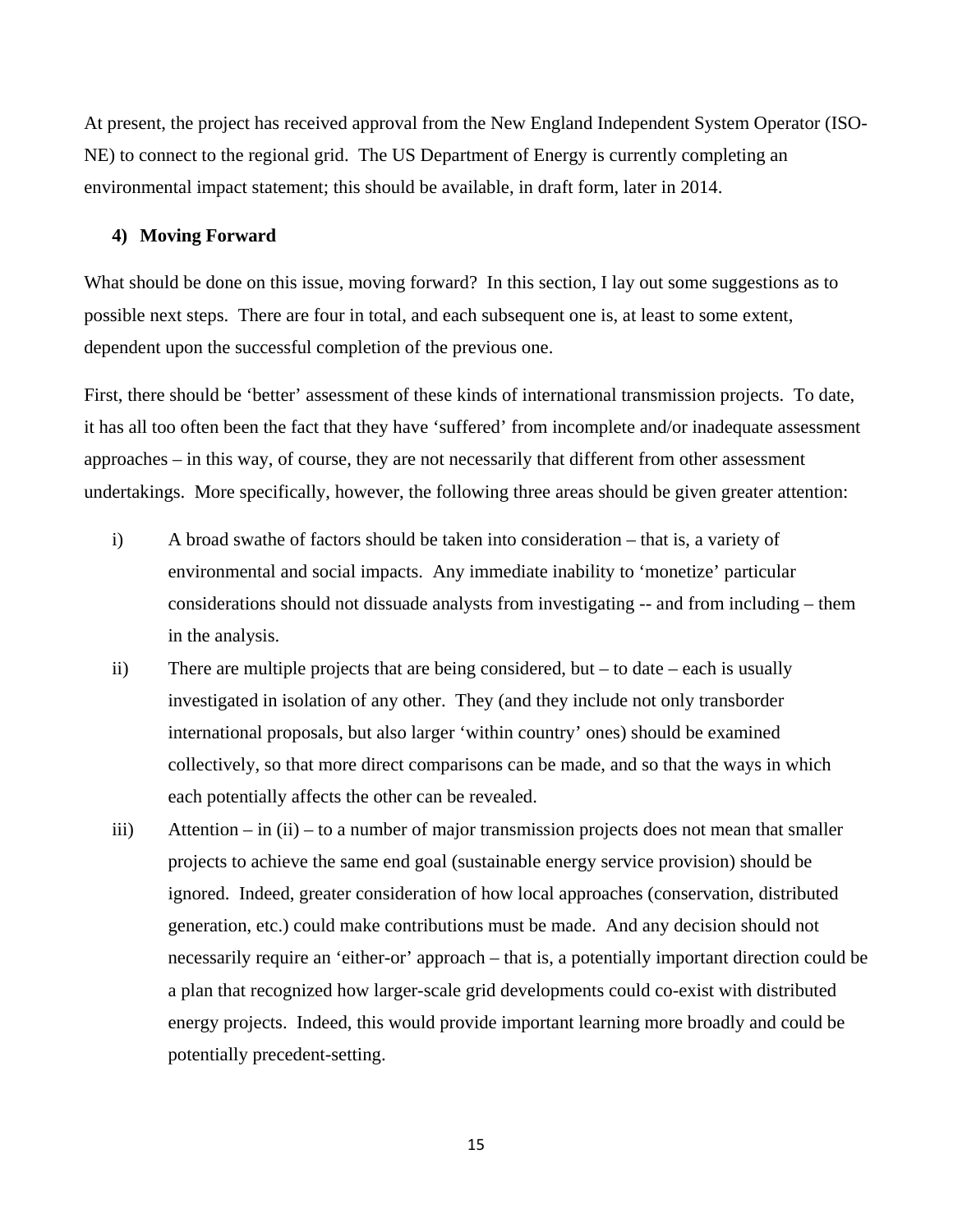Second, should a particular project (or collection of projects, perhaps coupled with 'programmes') be determined to be worthwhile – after a rigorous and comprehensive assessment, as noted above – then careful attention should be paid to the resulting distribution of benefits and costs arising from the proposal chosen. Of course, a 'good' assessment process would have considered this in any case, but I highlight it on its own here, because there is the opportunity to draw upon analogous multi-actor issues in politics to learn lessons about ways in which strategies for distribution justice can be developed – these might include 'side-payments' or the like. In any case, efforts to advance transborder projects to date have revealed that attention to how these same projects create 'winners and losers' is critical to secure social acceptance.

Third, should not only be project (or suite of projects and/or programmes) be deemed positive, but should it also be the case that mechanisms for treating all players fairly be developed (as noted above), then attention should be paid to ways in which actors across scales can be involved. Studies into, for instance, multi-level governance and collaborative governance could be used to make suggestions as to how to create ways for meaningful participation. Sometimes individual jurisdictions (for instance, states and provinces) have their own procedures (which may or may not approach accepted 'gold standards' for the same), but when there is a proliferation of actors across territories (i.e., multiples states and/or provinces) and across scales (i.e., municipal, state/provincial, regional and national levels), new mechanisms may well be needed. Doing this well will increase the prospects for a successful project.

Finally, after these initial three steps have been completed (and they will not necessarily be nearly as 'linear' as suggested here), there should be reflection upon these same three steps – evaluation of their particular strengths and weaknesses – not only in order to improve these processes, but also so that other, analogous situations can benefit from this learning. This 'class' of opportunity is one that is widespread, worldwide.

Of course, suggestions of the kind above are not entirely new or original – Ek and Fergusson (2014, 53), for instance, note that many are calling for broader 'master plans' of transmission, 'on a wide geographic scope to facilitate renewable energy development and other purposes' (Ek and Fergusson, 2014, 53). Particular institutional fora – like the New England Governors and Eastern Canadian Premiers Conference (Adams et al, 2014) and NERC (Ek and Fergusson, 2014) – are also identified as being appropriate to play a leadership role in advancing such ideas. I do not mean to challenge that here; instead, I suggest that political scientists, policy analysts and others can contribute to efforts by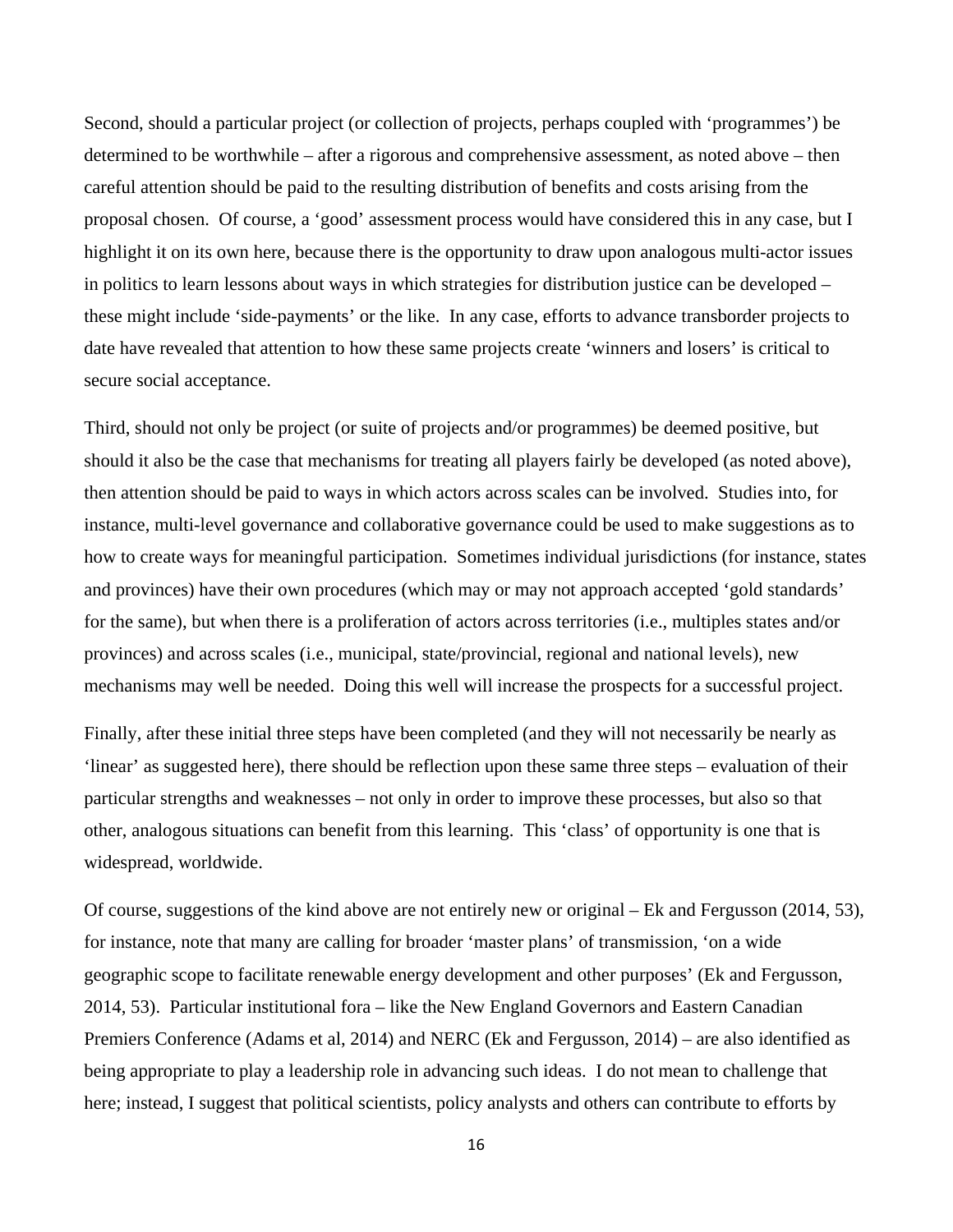bringing their particular talents to bear in the areas identified above. Contributing to policy debates in this way would enrich discussions and potentially lead to more sustainable outcomes, achieved more quickly.

#### **5) Summary and Conclusion**

The purpose of this paper has been to investigate the prospects for increased electricity transmission connections between Canada and the United States. After the general debate was reviewed – which included an overview of the present state-of-play and the enablers and barriers currently in existence – the focus turned to three projects in particular along the Canada-United States border: a Manitoba-Minnesota connection, a Quebec-NewYork/Vermont one and a Quebec-New Hampshire one. For each, the factors encouraging and discouraging their respective development were highlighted. After this, suggestions as to how to move the agenda forward – focusing upon a more rigorous and holistic assessment, a recognition of the need to involve and to treat justly many actors across multiple scales, and the value of self-reflection across the entire process – were advanced. Such transborder projects show promise for advancing energy sustainability. Rigorous, transparent, participatory and evidencebased investigation could help to reveal whether such promise can actually be realized.

#### **References**

Andrew Adams, Lyne Maheu and Kieran McDougal (2014), A Call for Bilateral Energy Governance: Examining the Northern Pass Project (Waterloo, ON: The Centre for International Governance Innovation).

Werner Antweiler (2014), 'Cross-Border Trade in Electricity' (Vancouver, BC: Sauder School of Business, preliminary version, 9 May)

Mourad Ben Amor, Pierre-Olivier Pineau, Caroline Gaudreault and Réjean Samson, 'Electricity Trade and GHG Emissions: Assessment of Quebec's Hydropower in the Northeastern American Market (2006-2008)', *Energy Policy* (Vol. 39, 2011), pp. 1711-1721.

Andrea M. Bassi, Robert Powers and William Schoenberg, 'An Integrated Approach to Energy Prospects for North America and the Rest of the World', *Energy Economics* (Vol. 32, 2010), pp. 3-42.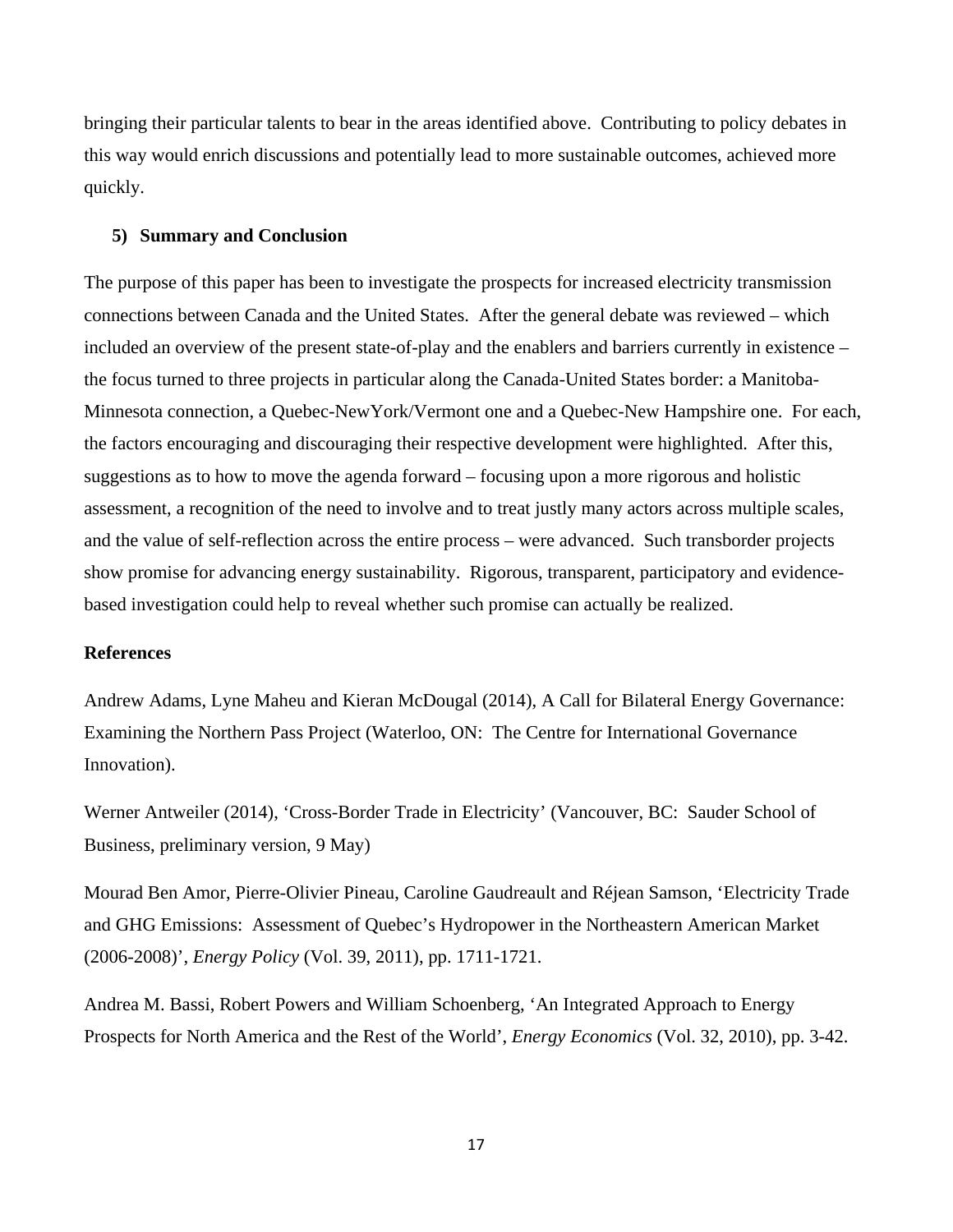Heymi Bahar and Jehan Sauvage (2013), *Cross-Border Trade in Electricity and the Development of Renewables-Based Electric Power: Lessons from Europe* (Paris: OECD, Trade and Environment Working Papers, 2013/12).

Barbara Baker, Ioulia Sklokin, Len Coad and Todd Crawford, 'Canada's Electricity Infrastructure: Building a Case for Investment' (Ottawa, ON: The Conference Board of Canada, April)

David Biette and Andrew Finn (2013), Changing Energy: Canada and the United States (Washington, DC: Wilson Center, Policy Brief, January).

James Blanchard and David Jacobson (2011-12), 'The Future of the Canada-United States Energy Relationship', *Canada-United States Law Journal* (Vol. 36, No. 2), pp. 235-242.

Paul G. Bradley and G. Campbell Watkins, *Canada and the U.S.: A Seamless Energy Border?* (Toronto: C.D. Howe Institute, The Border Papers, No. 178, April 2003).

David Brooks (2014), Transmission line carrying Quebec Electricity Though New England Moves Ahead (no, Not that Power Line); accessed on 1 July 2014, 20 May 2014.

Peter Burn (2014), 'It's Time for a NAFTA Deal on Energy', http://www.ipolitics.ca/2014/02/07/itstime-for-a-nafta-deal-on-energy-2/, 7 February; accessed on 17 June.

CAE (2009), *Report of the Canada Power Grid Task Force* (Ottawa, ON: Canadian Academy of Engineering).

Canadian Business (2013), 'Former Energy Secretary Calls for More Canada-U.S. co-operation on renewables', http://www.canadianbusiness.com/business-news/former-energy-secretary-calls-for-morecanada-u-s-co-operation-on-renewables/, 22 November; accessed on 17 June 2014.

CEA (2014), 'Data World', http://powerforthefuture.ca/data-world/, accessed on 20 June 2014.

CEA (2013), *The Integrated Electric Grid: Maximizing Benefits in an Evolving Energy Landscape* (Ottawa: Canadian Electricity Association).

Joseph Doucet, Andrew Kleit and Serkan Firkirdanis, 'Valuing Electricity Transmission: The Case of Alberta', Energy Economics (Vol. 36, March 2013), pp. 396-404.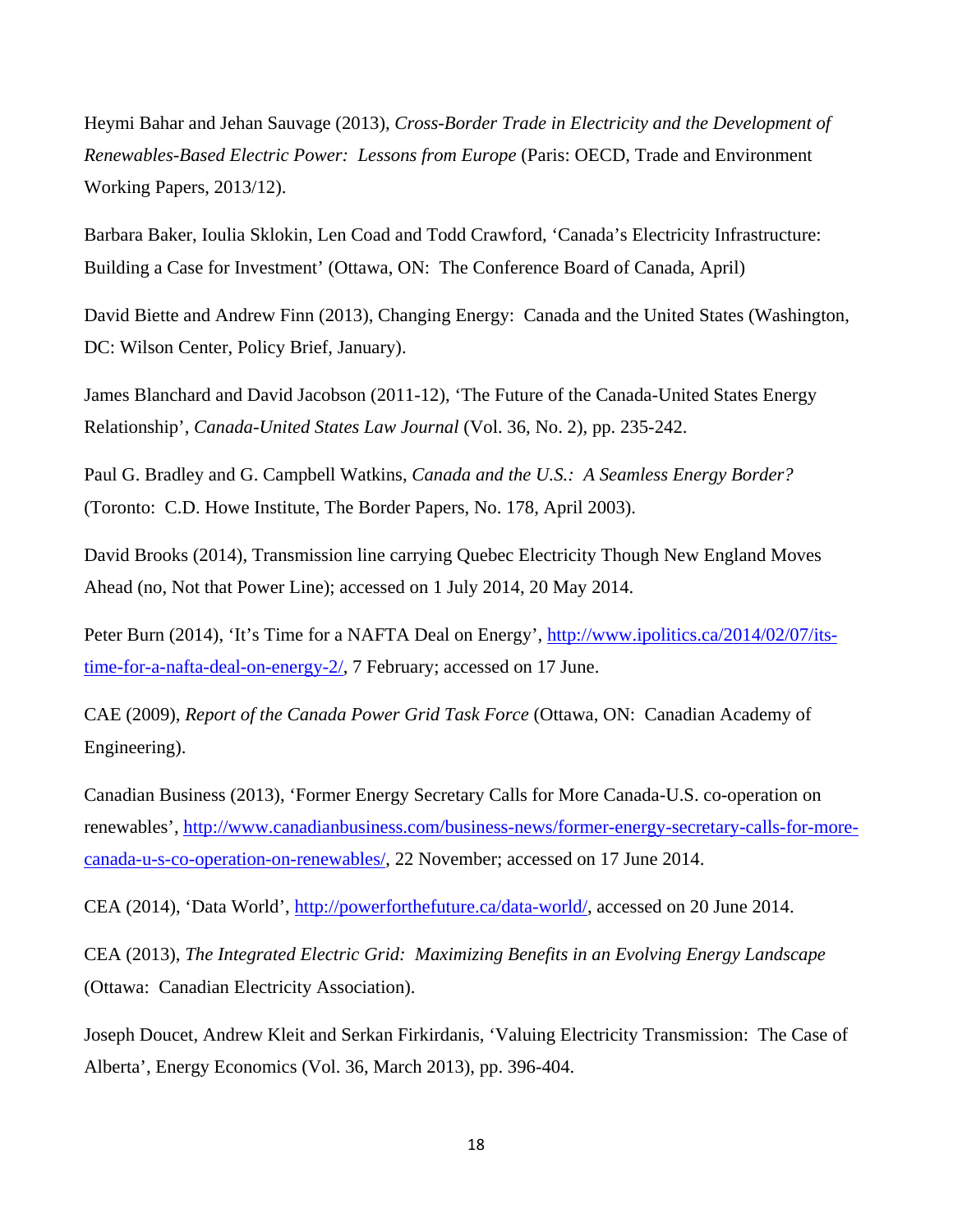EIA (2014a), 'Energy in Brief: How Much U.S. Electricity is generated from Renewable Energy', http://www.eia.gov/energy\_in\_brief/article/renewable\_electricity.cfm,14 April; accessed on 20 June 2014.

EIA (2014b), 'Electricity: Detailed State Data', http://www.eia.gov/electricity/data/state/, 20 May, accessed on 20 June 2014.

EIA (2014c), 'Electricity: Data, Summary', http://www.eia.gov/electricity/data.cfm, accessed on 20 June 2014.

Carl Ek and Ian F. Fergusson (2014), *Canada-U.S. Relations* (Washington, DC: Congressional Research Service, 2 January).

EPIC (2012), *A Canadian Energy Straetgy Framework* ( Energy Policy Institute of Canada, http://www.canadasenergy.ca/wp-content/uploads/2012/08/Final-Document-Aug-1.pdf, August 2012, accessed on 17 June 2014)

Monica Gattinger, 'Canada-United States Energy Relations: Making a MESS of Energy Policy', *Americna Review of Canadian Studies* (Vol. 42, No. 4, December 2012), pp. 460-473.

Steven Globerman (2012), 'Strengthening Innovation Through Closer Bilateral Integration', *American Review of Canadian Studies* (Vol. 42, No. 4, December 2012), pp. 474-481.

Keith Goldberg (2013), Power Co. Pitches \$1B Lake Erie Power Line, Law360, http://www.law360.com/articles/472198/power-co-pitches-1b-lake-erie-power-line, accessed on 20 June 2014.

Roger J. Goodman, *Power Connections: Canadian Electricity Trade and Foreign Policy* (Ottawa, ON: Canadian International Council, Energy Report No. 1, June 2010).

Geoffery Hale, So Near Yet So Far: The Public and Hidden Worlds of Canada-US Relations (Vancouver, BC: UBC Press, 2012).

Sarah Harris, NYS Board Approves Quebec-NYC Underground Power Line, North Country Public Radio, http://www.northcountrypublicradio.org/news/story/21824/nys-board-approves-quebec-nycunderground-power-line, accessed on 1 July 2014, 19 April 2013.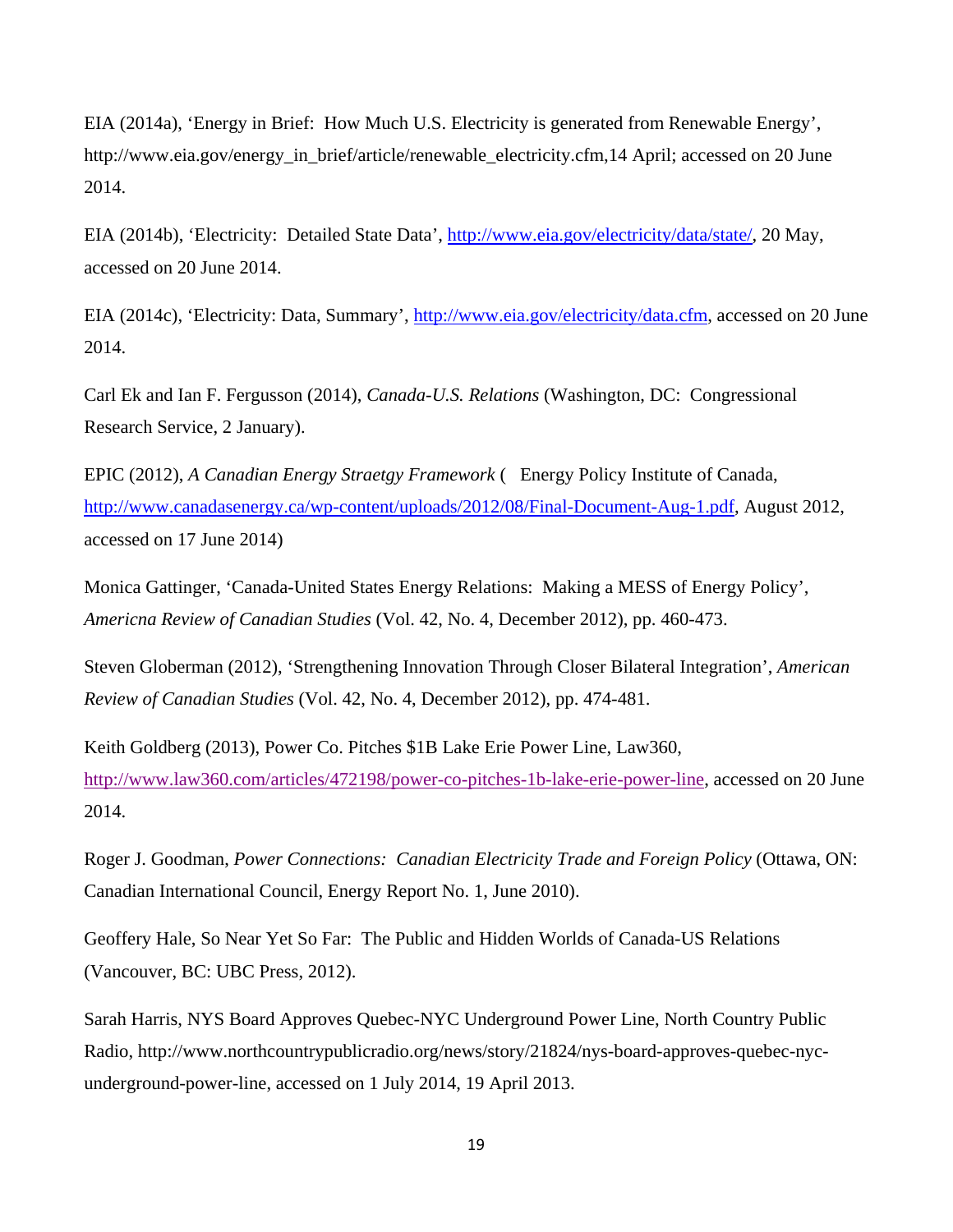Rahim Ladhani (2014), 'Residents angry over proposed power line route',

http://winnipeg.ctvnews.ca/residents-angry-over-proposed-power-line-route-1.1875391, accessed on 4 July 2014, 18 June.

Graham Lane (2014), Manitoba Hydro's Halcyon Days Are Over, *Winnipeg Free Press*, 4 June.

London Economics International (2012), Analysis of the Macroeconomic Impacts of the Proposed Champlain Hudson Power Express Project in New York (Boston, MA: LEI).

Joseph A. McKinney, 'United States-Canada Energy Interdependencies', *Southern Journal of Canadian Studies* (Vol. 2, No. 1, 2008), pp. 2-10.

David McLaughlin (2010), *The Canada-U.S. Trade, Energy, and Emissions Relationship* (Banff Dialogue, 8-10 April).

David McLaughlin and Bob Page (2010), 'The Canada-US Trade And Energy Relationship', *Policy Options*, June), pp. 10-13.

T. Molinski, T. Yebra and A.M. Gole, 'Using Renewable Energy Sources in the Province of Manitoba', International Conference on Renewable Energies and Power Quality, Santiago de Compostela, Spain, http://www.icrepq.com/icrepq'12/803-yebra.pdf, accessed on 20 June, 2014, March 2012.

John Myers (2014), New 220-Mile Minnesota Powerline Would Bring Power From Manitoba, http://www.twincities.com/localnews/ci\_25585045/new-220-mile-minnesota-powerline-would-bringpower, accessed on 4 July 2014, 17 April.

Jatin Nathwani (2013), 'Beyond Keystone: Canada's Clean Electricity', *Policy Options* (June 2013), pp. 27-28.

National Energy Board (2014), Electricity Exports and Imports, Monthly Statistics for December 2013 (Calgary, AB: National Energy Board, http://www.neb-one.gc.ca/clfnsi/rnrgynfmtn/sttstc/lctrctyxprtmprt/2013/lctrctyxprtmprt2013\_12-eng.pdf, accessed on 1 June 2014).

Carl F. Ojala and Elwood J.C. Kureth, 'United States/Canada Electricity Exchange: The Case of the Michigan-Ontario Border', Geographical Bulletin (Vol. 21, No. 1, 1982), pp. 29-40.